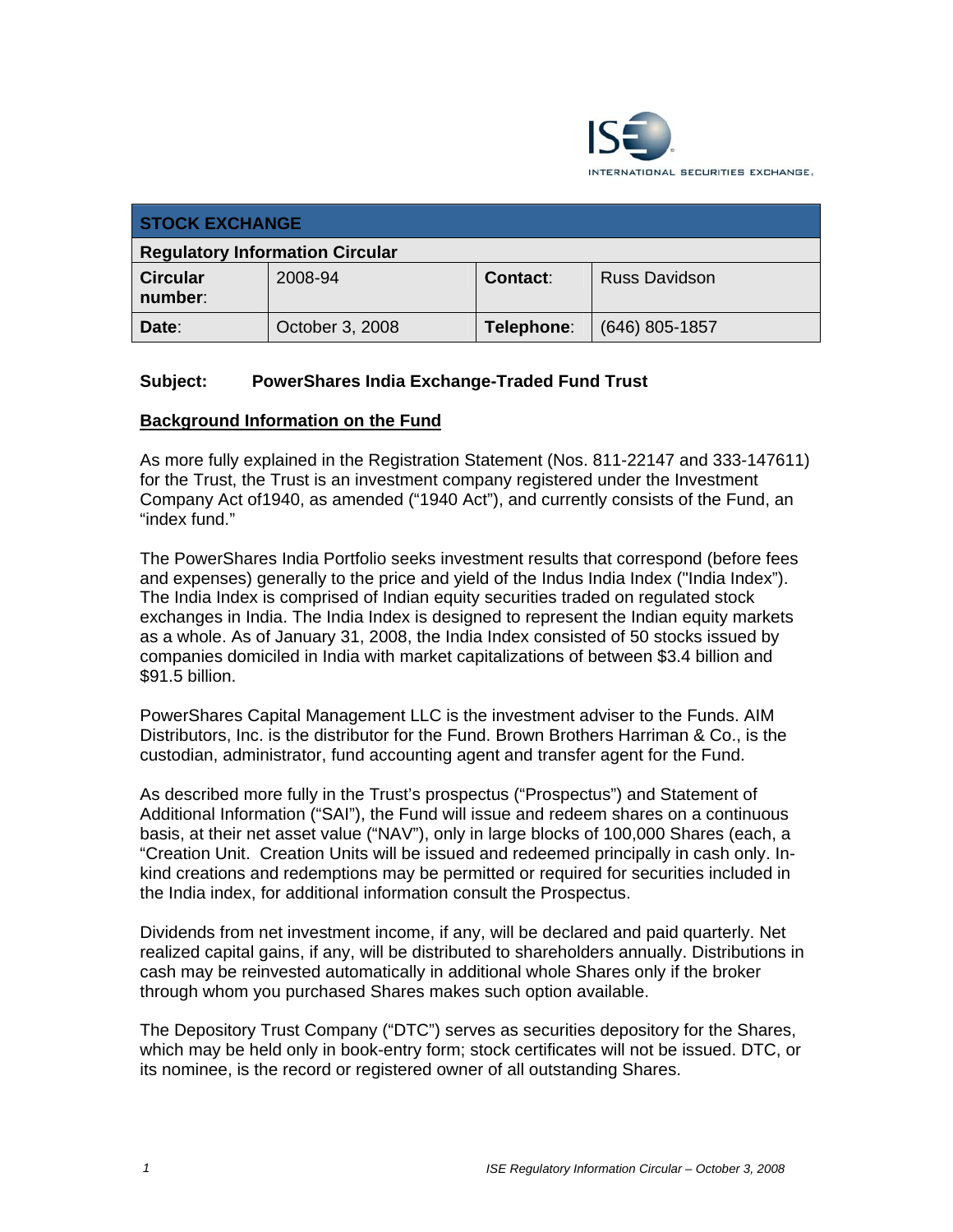The NAV per Share for the Fund will be determined at the close of trading (normally, 4:00 p.m. Eastern Standard Time ("ET")) on each day that the New York Stock Exchange is open for business. NAV is calculated by dividing the value of the net assets of a Fund (i.e., the total value of its assets less all liabilities) by the number of Shares outstanding, rounded to the nearest cent. NAV will be available from the Distributor and will also available to National Securities Clearing Corporation ("NSCC") participants through data made available from NSCC.

The Trusts registration statement describes the various fees and expenses for the Fund's shares. For a more complete description of the Fund and the Index, visit www.powershares.com.

## **Purchases and Redemptions in Creation Unit Size**

Equity EAMs are hereby informed that procedures for purchases and redemptions of Shares in Creation Units are described in the Trust's Prospectus and Statement of Additional Information and that Shares are not individually redeemable but are redeemable only in Creation Unit aggregations or multiples thereof.

## **Principal Risks**

Interested persons are referred to the discussion in the Trust's Prospectus of principal risks of an investment in the Fund. These include risks of investing in market trading risk, market risk, Indian securities risk, currency risk, index rebalancing risk, tax risk, tax consequences of redemption proceeds being limited to cash, non-correlation risk, replication management risk, industry risk, non-diversified risk, and trading issues and fluctuation of NAV, securities lending risk, swaps agreements risk, and regulatory risk.

## **Exchange Rules Applicable to Trading in the Shares**

The Shares are considered equity securities, thus rendering trading in the Shares subject to the Exchange's existing rules governing the trading of equity securities.

## **Trading Hours**

The Shares will trade on ISE between 9:00 a.m. and 4:00 p.m. ET.

Equity EAMs trading the Shares during the Pre-Market Session are exposed to the risk of the lack of the calculation or dissemination of underlying index value or intraday indicative value ("IIV"). For certain derivative securities products, an updated underlying index value or IIV may not be calculated or publicly disseminated in the Pre-Market hours. Since the underlying index value and IIV are not calculated or widely disseminated during Pre-Market hours, an investor who is unable to calculate implied values for certain derivative securities products during Pre-Market hours may be at a disadvantage to market professionals.

## **Trading Halts**

ISE will halt trading in the Shares of a Trust in accordance with ISE Rule 2101(a)(2)(iii). The grounds for a halt under this Rule include a halt by the primary market because it stops trading the Shares and/or a halt because dissemination of the IIV or applicable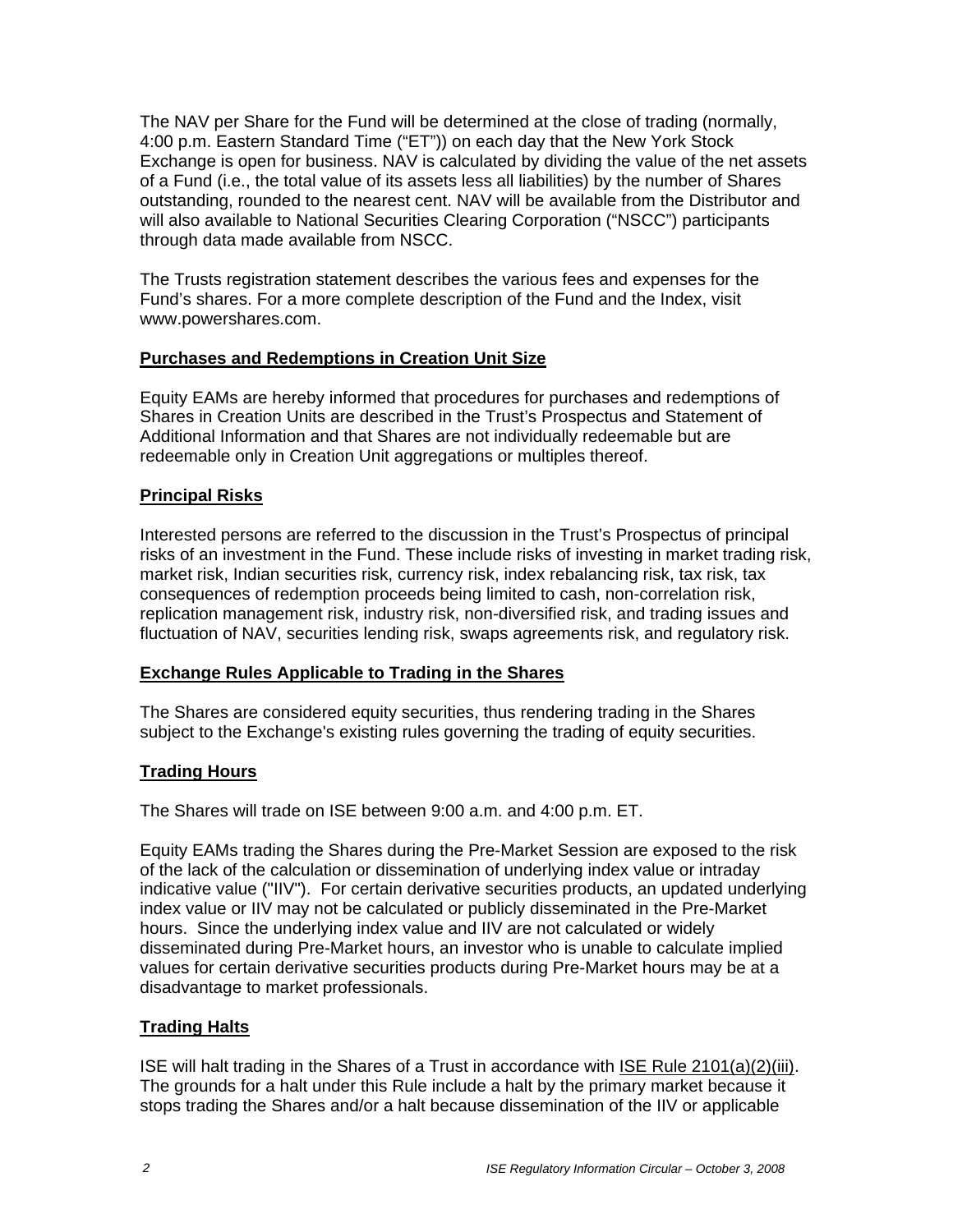currency spot price has ceased, or a halt for other regulatory reasons. In addition, ISE will stop trading the Shares of a Trust if the primary market de-lists the Shares.

### **Delivery of a Prospectus**

Pursuant to federal securities laws, investors purchasing Shares must receive a prospectus prior to or concurrently with the confirmation of a transaction. Investors purchasing Shares directly from the Fund (by delivery of the Deposit Amount) must also receive a prospectus.

Prospectuses may be obtained through the Distributor or on the Fund's website. The Prospectus does not contain all of the information set forth in the registration statement (including the exhibits to the registration statement), parts of which have been omitted in accordance with the rules and regulations of the SEC. For further information about the Fund, please refer to the Trust's registration statement.

#### **Exemptive, Interpretive and No-Action Relief Under Federal Securities Regulations**

The Commission has issued letters dated November 21, 2005 and October 24, 2006 (together, the "No- Action Letters") granting exemptive, interpretive and no-action relief from certain provisions of and rules under the Securities Exchange Act of 1934 for exchange-traded funds listed and traded on a registered national securities exchange that meet certain criteria. The Funds qualify for the relief granted in the No- Action Letters, a description of which follows.

### **Regulation M Exemptions**

Generally, Rules 101 and 102 of Regulation M prohibit any "distribution participant" and its "affiliated purchasers" from bidding for, purchasing, or attempting to induce any person to bid for or purchase any security which is the subject of a distribution until after the applicable restricted period, except as specifically permitted in Regulation M. The provisions of the Rules apply to underwriters, prospective underwriters, brokers, dealers, and other persons who have agreed to participate or are participating in a distribution of securities.

The Commission issued a No-Action Letter by which persons participating in a distribution of shares of a fund may engage in secondary market transactions in such shares during their participation in such a distribution, despite the requirements of from Rule 101 under Regulation M. In addition, the SEC has permitted persons who may be deemed to be participating in the distribution of shares of a fund (i) to purchase securities for the purpose of purchasing creation unit aggregations of fund shares and (ii) to tender securities for redemption in Creation Unit Aggregations. Further, the Commission has clarified that the tender of fund shares to the Fund for redemption does not constitute a bid for or purchase of any of the Funds' securities during the restricted period of Rule 101. The Commission has issued a No-Action Letter to paragraph (e) of Rule 102 under Regulation M which allow the redemption of fund shares in creation unit aggregations during the continuous offering of shares.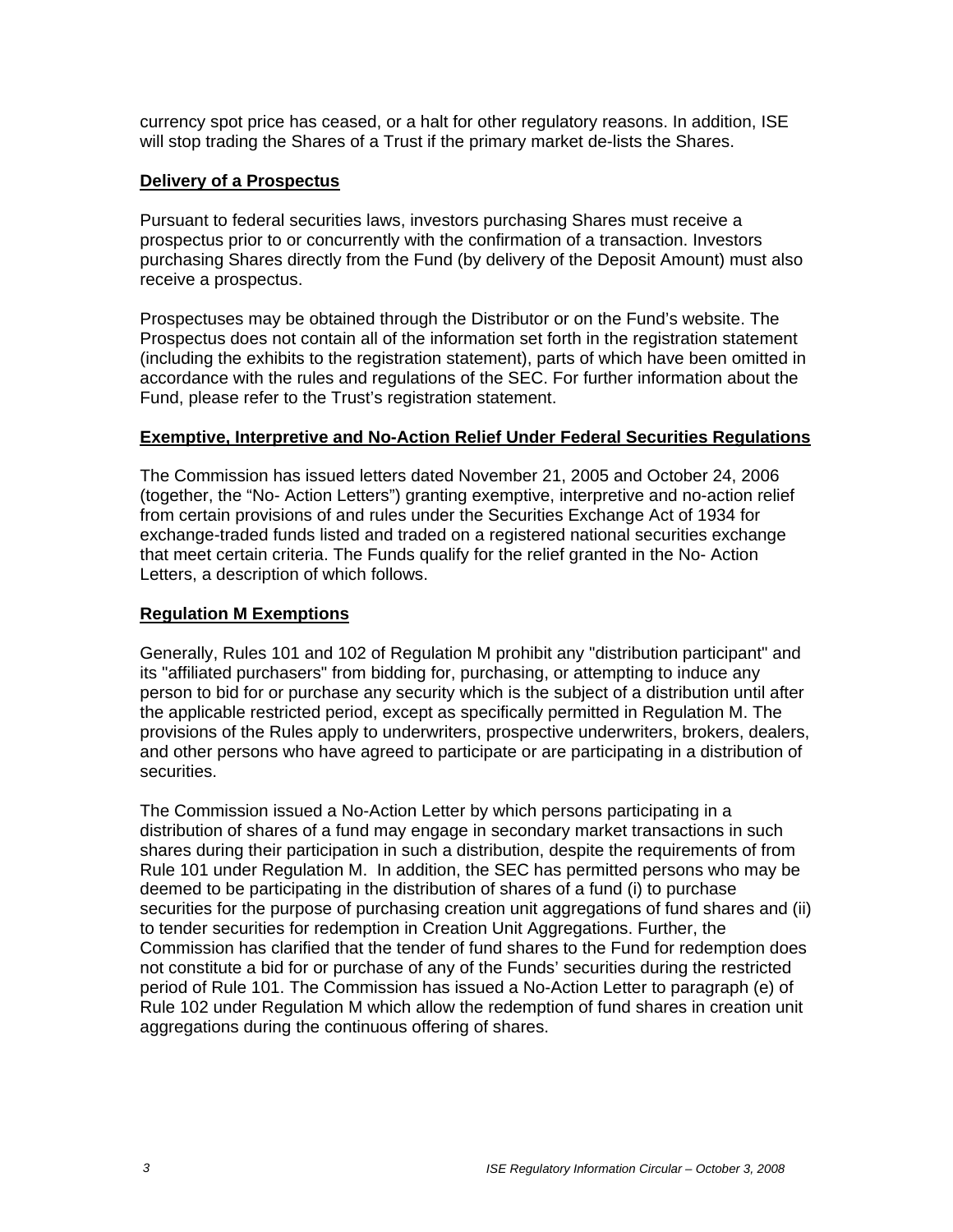## **Customer Confirmations for Creation or Redemption of Fund Shares (SEC Rule 10b-10)**

Broker–dealers who handle purchases or redemptions of Fund shares in Creation Units for customers will be permitted to provide such customers with a statement of the number of Creation Unit Aggregations created or redeemed without providing a statement of the identity, number and price of shares of the individual securities tendered to the Fund for purposes of purchasing creation unit aggregations ("Deposit Securities") or the identity, number and price of shares to be delivered by the Trust to the redeeming holder ("Redemption Securities"). The composition of the securities required to be tendered to the Fund for creation purposes and of the securities to be delivered on redemption will be disseminated each business day and will be applicable to requests for creations or redemption, as the case may be, on that day. This exemptive relief under Rule 10b-10 with respect to creations and redemptions is subject to the following conditions:

- 1. Confirmations to customers engaging in creations or redemptions must state that all information required by Rule 10b-10 will be provided upon request;
- 2. Any such request by a customer for information required by Rule 10b-10 will be filed in a timely manner, in accordance with Rule 10b-10(c);
- 3. Except for the identity, number and price of shares of the component securities of the Deposit Securities and Redemption Securities, as described above, confirmations to customers must disclose all other information required by Rule 10b-10(a).

# **SEC Rule 14e-5**

The Commission has permitted any person acting as a dealer-manager of a tender offer for a component security of fund (1) to redeem fund shares in creation unit aggregations from the issuer that may include a security subject to such tender offer and (2) to purchase fund shares during such tender offer. In addition, a No-Action has been issued under Rule 14e-5 states that if a broker-dealer acting as a dealer-manager of a tender offer for a security of the Fund purchases or arranges to purchase such securities in the secondary market for the purpose of tendering such securities to purchase one or more creation unit aggregations of shares, it must be made in conformance with the following:

- i. such bids or purchases are effected in the ordinary course of business, in connection with a basket of 20 or more securities in which any security that is the subject of a distribution, or any reference security, does not comprise more than 5% of the value of the basket purchased; or
- ii. purchases are effected as adjustments to such basket in the ordinary course of business as a result of a change in the composition of the underlying index; and
- iii. such bids or purchases are not effected for the purpose of facilitating such tender offer.

## **Section 11(d)(1); SEC Rules 11d1-1 and 11d1-2**

Section 11(d)(1) of the Act generally prohibits a person who is both a broker and a dealer from effecting any transaction in which the broker-dealer extends credit to a customer on any security which was part of a new issue in the distribution of which he participated as a member of a selling syndicate or group within thirty days prior to such transaction. The Commission has clarified that Section 11(d)(1) does not apply to broker-dealers that are not authorized participants (and, therefore, do not create creation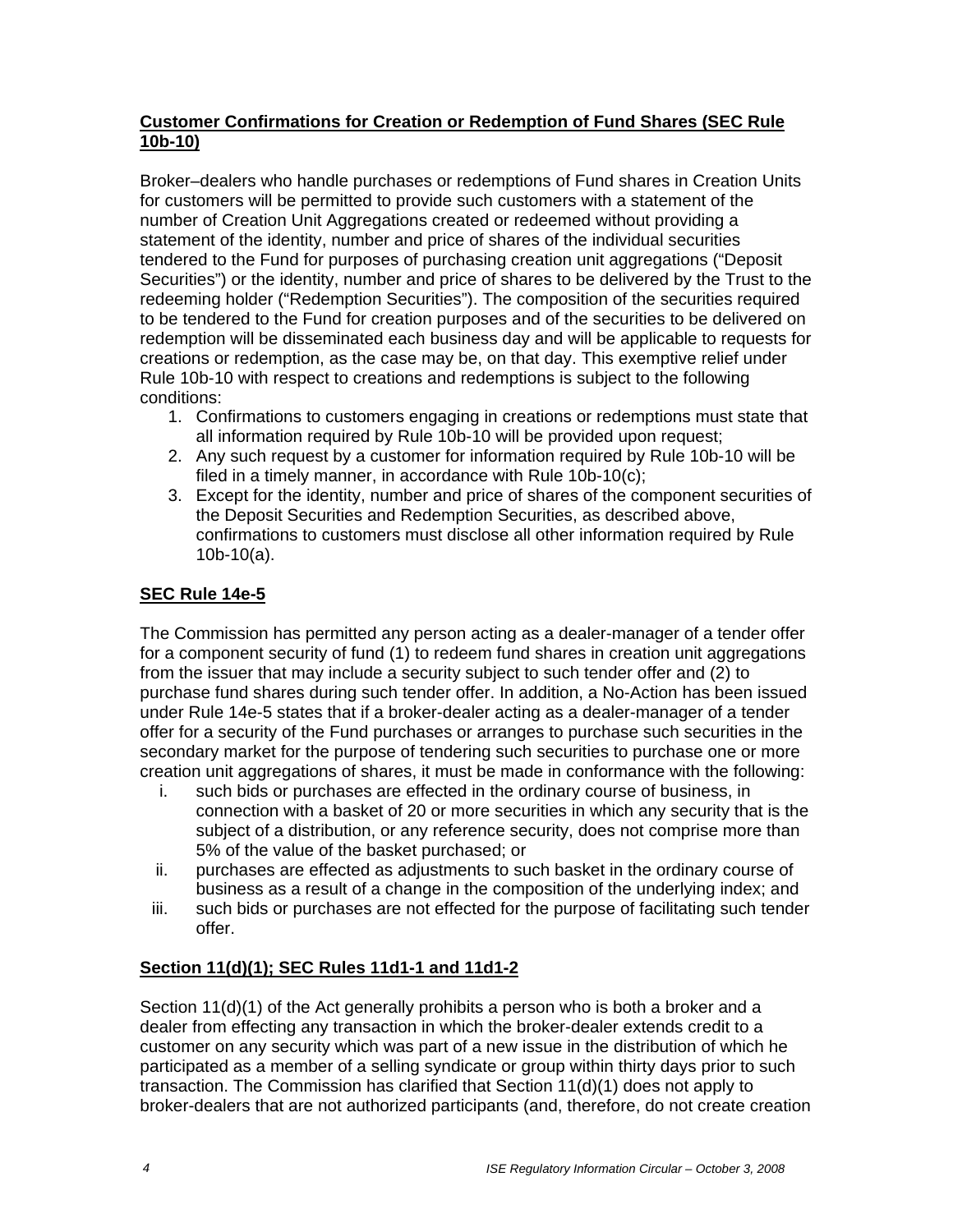unit aggregations) that engage in both proprietary and customer transactions in shares of a fund in the secondary market, and for broker-dealer authorized participants that engage in creations of creation unit aggregations. This relief is subject to specific conditions, including the condition that such broker-dealer (whether or not an authorized participant) does not, directly or indirectly, receive from the fund complex any payment, compensation or other economic incentive to promote or sell the shares of a fund to persons outside the fund complex, other than non-cash compensation permitted under NASD Rule 2830 (I)(5)(A), (B) or (C). See letter dated November 22, 2005 from Brian A Bussey, Assistant Chief Counsel, SEC Division of Market Regulation, to Barclays Global Investors, N.A., dated November 22, 2005. The Commission has issued a No-Action Letter under Section 11(d)(1) of the Act states that broker-dealers may treat shares of a fund, for purposes of Rule 11d1-2, as "securities issued by a registered open-end investment company as defined in the Investment Company Act" and thereby extend credit or maintain or arrange for the extension or maintenance of credit on shares that have been owned by the persons to whom credit is provided for more than 30 days, in reliance on the exemption contained in the rule.

#### **SEC Rule 15c1-5 and 15c1-6**

The Commission has issued a No-Action letter with respect to Rule 15c1-5 and Rule 15c1-6 as to the required disclosure of control by a broker or dealer with respect to creations and redemptions of fund shares and secondary market transactions therein.

**This Regulatory Information Bulletin is not a statutory Prospectus. Equity EAMs should consult the Trust's Registration Statement, SAI, Prospectus and the Fund's website for relevant information.**